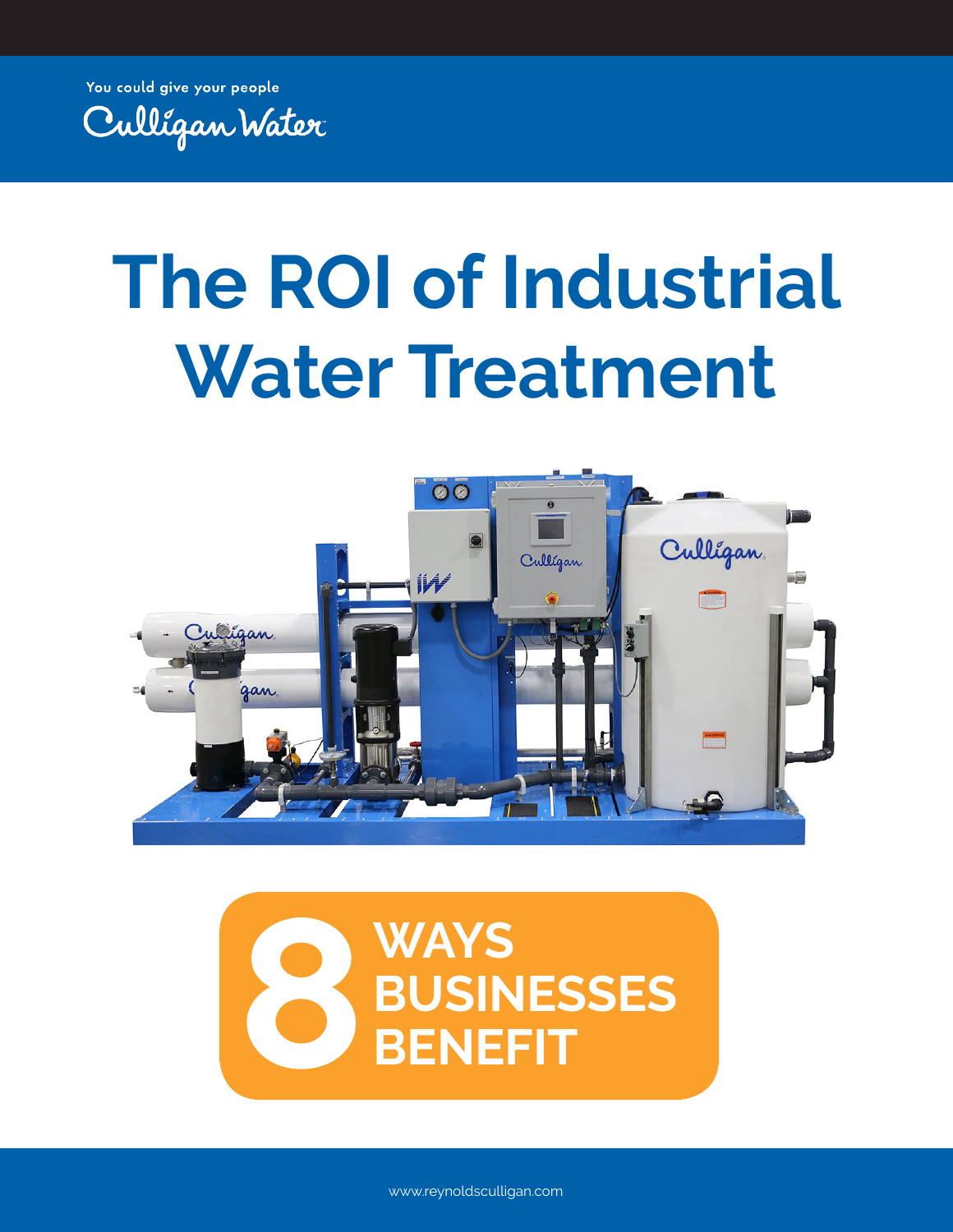Industrial water treatment systems play a crucial role in facilities across a diverse set of sectors, including energy, healthcare, manufacturing, municipal, and wastewater treatment. These systems treat source water to bring it to operation-appropriate conditions, whether that means reducing mineral or microorganism content. If left untreated, the contaminants in the source water can cause equipment damage, reduce equipment performance, and negatively impact product quality—all consequences that translate to money loss.

Water treatment operations vary from simple to complex, depending on the initial state of the water and the intended application of the end product. Some of the most common industrial water treatment processes include:

- **[Deionization](https://www.reynoldsculligan.com/industrial-deionized-water-treatment/)**
- **[Reverse Osmosis](https://www.reynoldsculligan.com/commercial-industrial-reverse-osmosis-systems/)**
- **[Filtration](https://www.reynoldsculligan.com/culligan-commercial-industrial-filtration-systems/)**
- **[Ultraviolet disinfection](https://www.reynoldsculligan.com/culligan-commercial-industrial-ultraviolet-water-treatment/)**
- **[Water softening](https://www.reynoldsculligan.com/commercial-and-industrial-water-softening/)** / **[Dealkalization](https://www.reynoldsculligan.com/culligan-commercial-industrial-de-alkalization/)**

Regardless of the treatment process employed, industrial water treatment systems provide industrial facilities with several advantages.

This eBook highlights some of the key ways that businesses in multiple industries can benefit from investing in an industrial water treatment solution, including the following markets:

- Energy and Power
- Healthcare and Pharmaceuticals
- Industrial/Manufacturing
- Municipal Water Treatment/Wastewater **Treatment**
- Hospitality and Lodging
- Food and Beverage

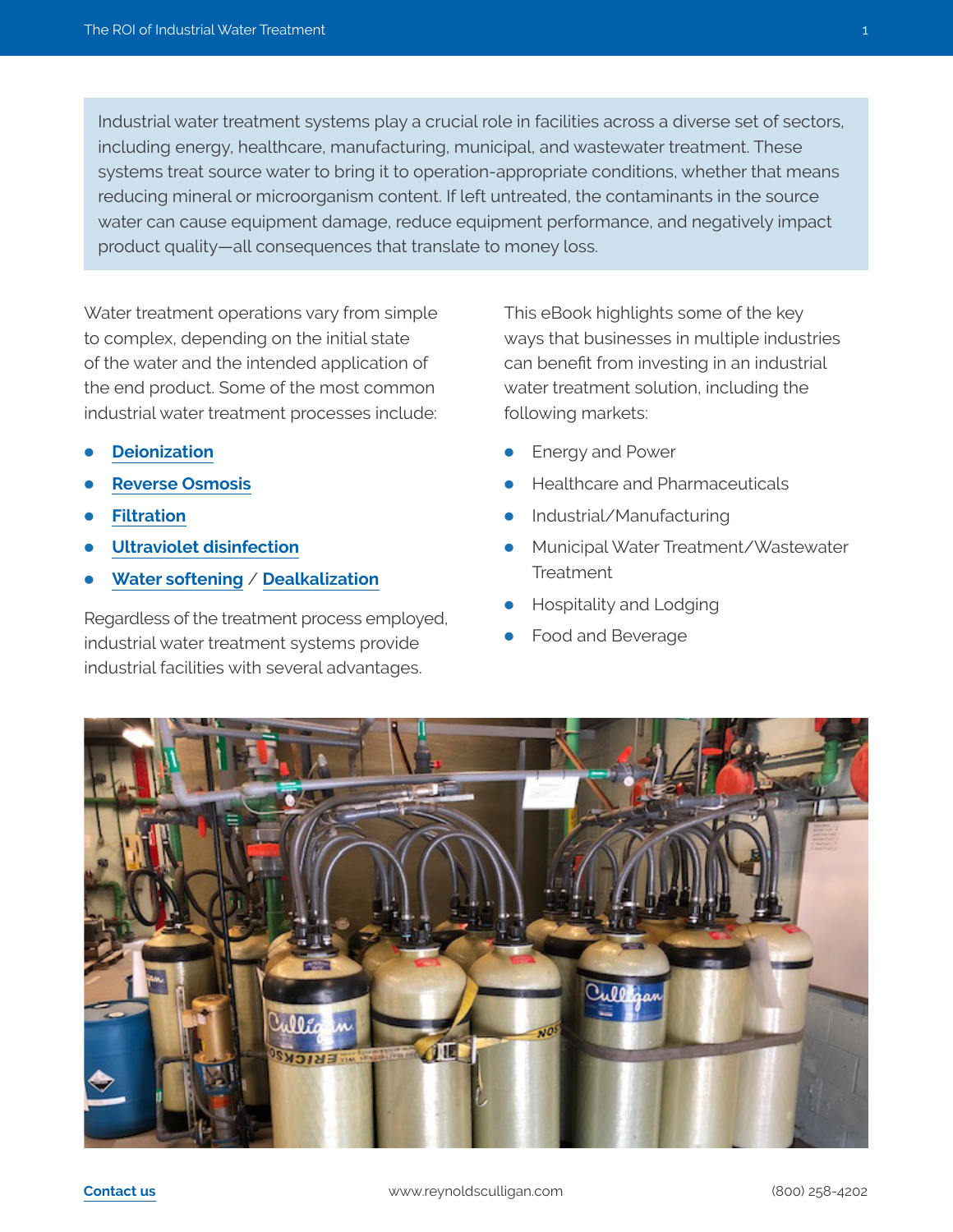## **8 Ways Businesses Benefit from Industrial Water Treatment**

Ultimately, the advantages of investing in an industrial water treatment system boil down to one factor—ROI. Return on investment (ROI) refers to the ratio of the net profit or loss of an investment in relation to the amount of money spent on it. Investments with higher ROIs are seen as more favorable, while investments with lower ROIs are less favorable.

Water treatment systems allow businesses to potentially increase their ROIs by optimizing various aspects of operation. From lowering material usage and energy costs to increasing equipment performance and employee productivity, there are several ways that these systems improve a facility's ROI. Eight specific benefits are:

## Lower Costs for High-Purity Water

Many industrial applications need highpurity water for their operations both to meet production specifications and industry standards. Deionization systems allow companies involved with such applications to produce high-purity water on-site.

With deionized water solutions, you're paying only for the high purity water without having to worry about the infrastructure, installation, and maintenance costs of self-serve models. The solution places tanks containing deionization resin on-site at the facility and, once spent, replaces them with fresh tanks for continuous operation. At some water treatment service providers, such as Culligan, spent tanks can also be regenerated at any Culligan Service Centers.



**1**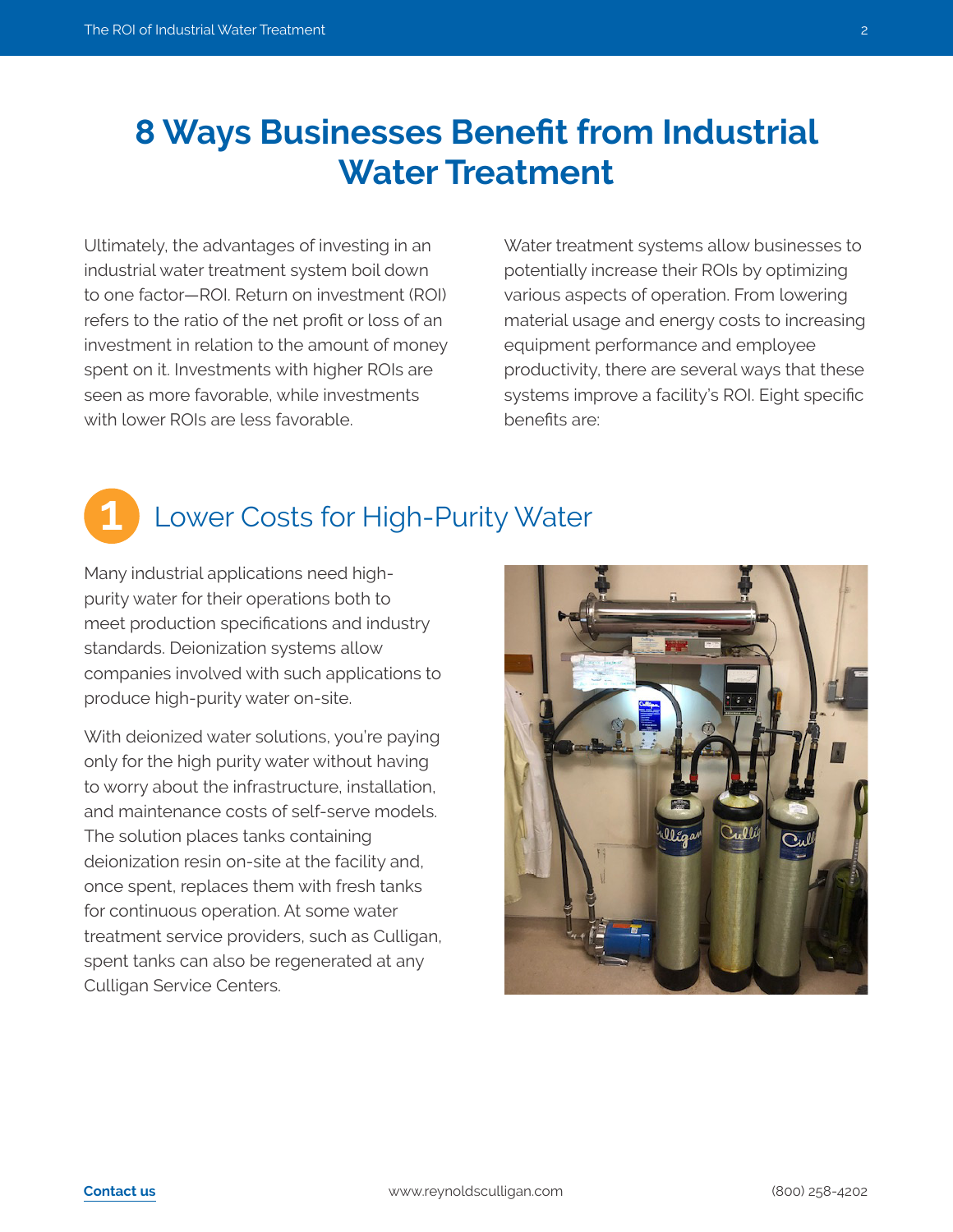# Maintenance and Lower Operating Costs

When looking for a water treatment solutions provider, a comprehensive preventative maintenance plan is crucial. This quality means that your vendor owns and maintains the equipment, freeing up your facility personnel from having to repair and maintain the equipment and dispose of waste.

Look for an industrial water treatment provider that can offer the following preventative maintenance services:

- Site assessment to determine proper system sizing
- Free water testing and assessment
- Complete system setup, including installing, configuring, and/or programming
- System start-up, including preparing treatment compounds
- Post-installation system inspection
- Parts replacement
- Inspection of third-party systems

## Lower Labor Costs

Using the right water treatment equipment can save on labor costs. Look for an industrial water treatment provider that can deliver the following benefits to help lower costs:

• Customized design for optimal system performance

## 2 Superior Preventative **3** Lower Utility Usage **3**

Water and wastewater plants typically consume 30–40% of the total energy expenditures in municipal systems. In the United States, they account for 2% of the national energy usage.

By removing minerals from process water, water treatment systems can reduce the effect of hard water on equipment and the amount of water and energy needed to produce comparable equipment performance.



- Skid-mounting for less field labor and fewer installation expenses
- Remote monitoring services
- Off-site pre-piping and pre-testing services
- Advanced, hands-free control and operation (with the Culligan Smart Controller and Monitor)

**4**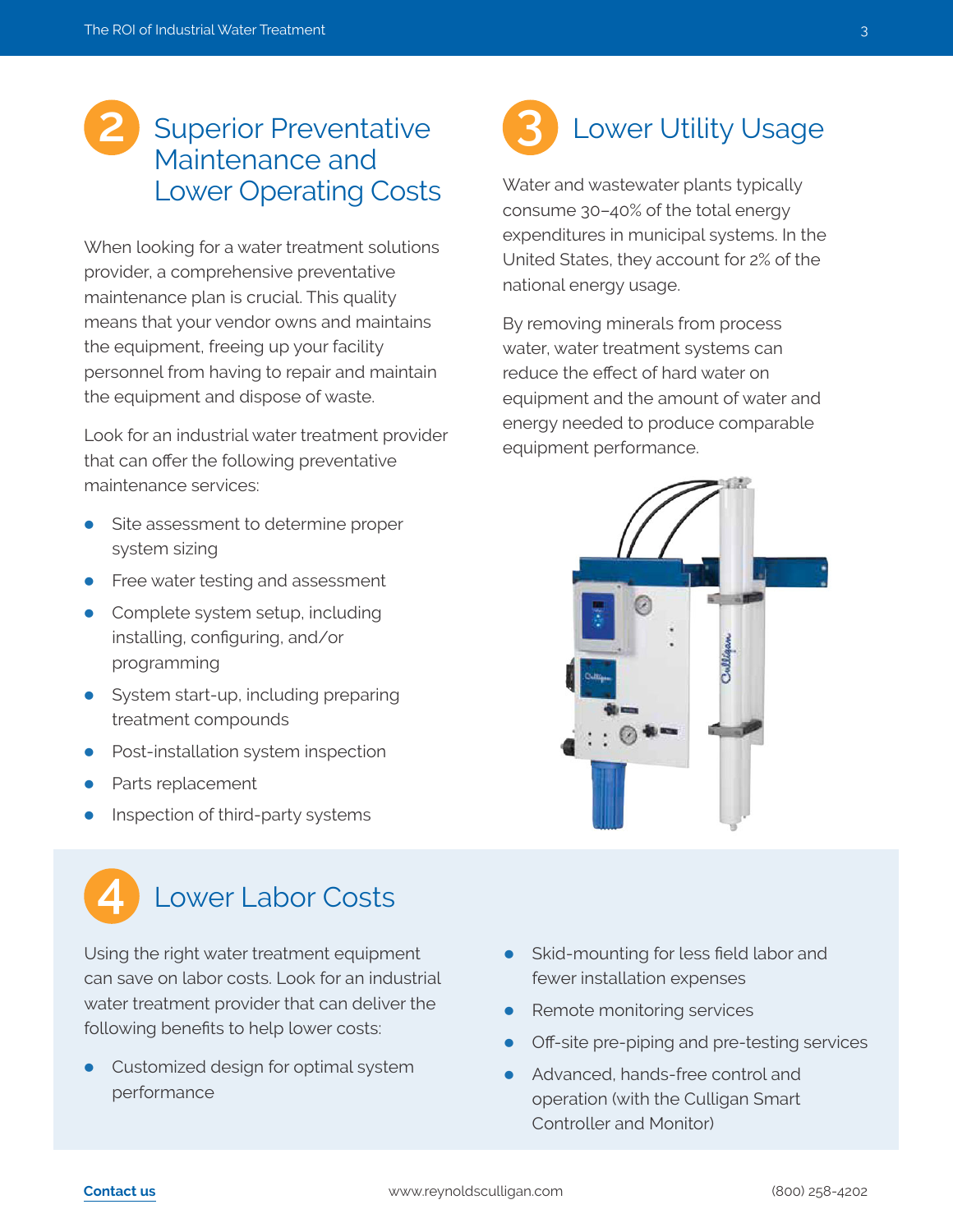

By softening water, water treatment systems can potentially reduce the amount of materials needed to achieve a comparable effect, thereby decreasing overall material costs. For example, in the hospitality and lodging industry, the employment of our water treatment solutions resulted in:

46% increase in efficiency<br>of softeners, reducing the amount of salt, water, and electricity needed

**50–60%** reduction in detergent needed for cleaning applications (e.g., Four Seasons Laundry Engineer Gerald Gleckman boasted detergent and chemical cost savings of 30–35%)

## Lifespan and Lower Initial Costs **6**

Water treatment systems can remove solids and minerals in the following water sources:

- Boiler feedwater
- Cooling tower water
- Discharge water or industrial wastewater
- Process water
- Pump water

Comprehensive water treatment systems remove materials from source water that can cause damage over time, resulting in reduced repair and replacement costs. This quality can significantly increase the service life of your water-using equipment. For example, **washing machines that use hard water have a 30% shorter service life than ones that use soft water.**

### Higher Boiler Efficiency (Up to 20%) **7**

Boilers that use hard water operate less efficiently and are more likely to breakdown. By using water treatment equipment, such as Culligan filtration systems, you can provide higher purity water to your process equipment, resulting in better performance and longer service lives.

### Longer-Lasting Textiles (Up to 40%) **8**

Hard water is hard on textiles. Linen sheets, towels, and other textiles cleaned with soft water last 40% longer than ones cleaned with hard water. Using water treatment systems to provide soft water to cleaning equipment facilitates the extension of the service life of textiles.

"I inen sheets, towels, and other textiles cleaned with soft water last 40% longer than ones cleaned with hard water"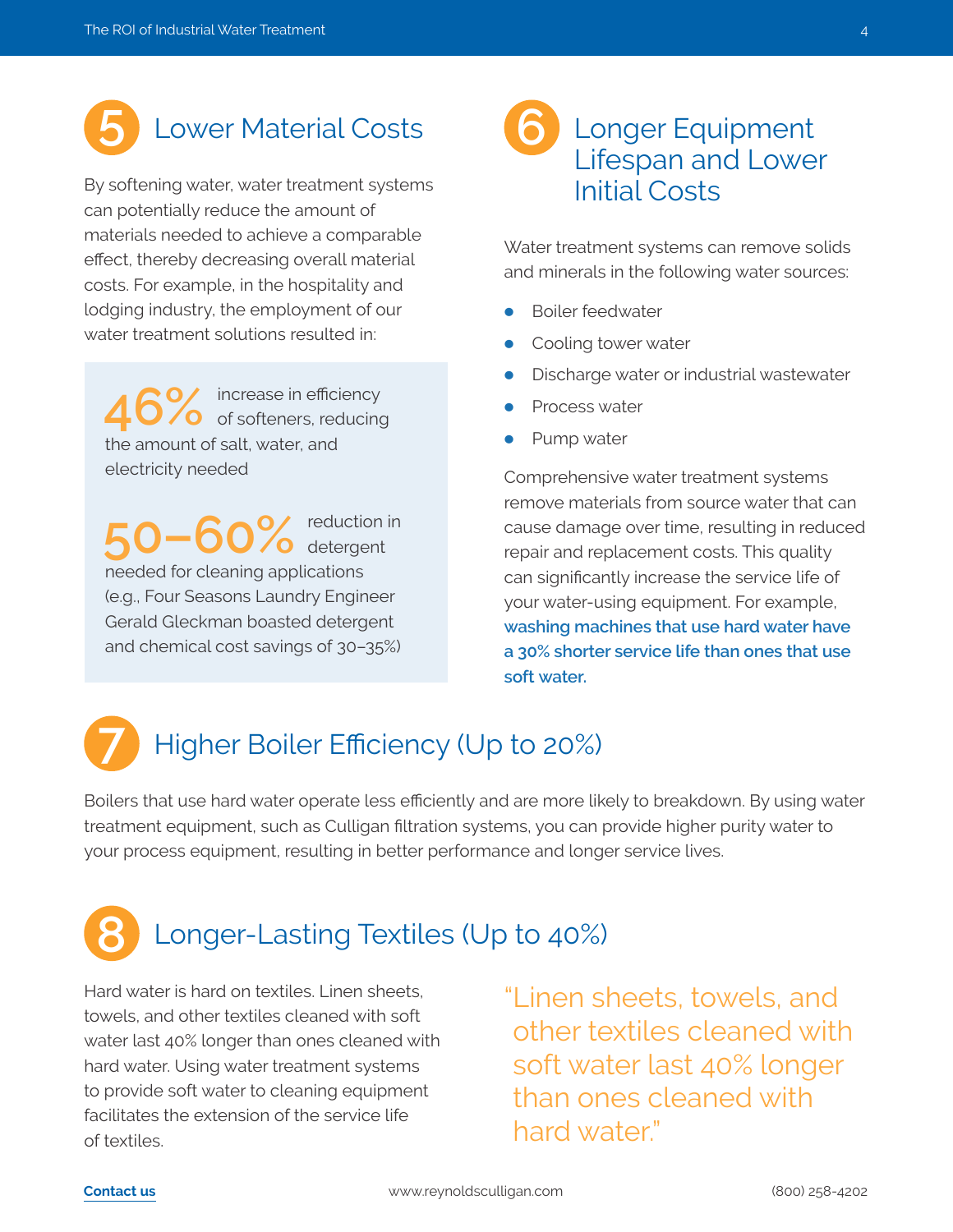## **Additional Benefits of Industrial Water Treatment Systems**

In addition to the above mentioned benefits, water treatment systems offer several other advantages for your business, including:

## Balanced and Unbalanced Progressive Flow

Industrial water treatment solutions can be designed to employ smaller tanks and Progressive Flow technology to provide superior flow rates for enhanced treatment capabilities. Depending on the demand of the system, the technology brings tanks online or offline to provide appropriate water amounts for the operation. This quality is ideal for facilities where demand is inconsistent or with limited space.

Energy-efficient and affordable, these systems save on operating and investment costs.

### Brine Reclaim

Brine Reclaim technology conserves resources by returning a portion of the brine to your brine tank. This green solution improves the efficiency of your water treatment system: when used with a Smart Controller, for example, Culligan's brine reclaim technology delivers a 25% reduction in salt usage.

### Spot-Free Rinsing

When used in cleaning equipment, hard water can leave behind mineral spots on dishes, glassware, and other cleaned surfaces.

Using water softeners to remove these minerals in source material prior to its introduction into cleaning equipment facilitates more thorough cleaning operations.



### Less Corrosion and Scaling

Alkali, such as hydroxide, carbonate, and bicarbonate, can turn corrosive when heated. By using water softeners and dealkalizers to remove these contaminants, you can extend equipment service life, minimize the production of hard water scaling, and reduce the cost of repair and replacement.

#### Better Tasting Food and Beverages

Many end users prefer the taste of filtered water over hard water. In the food service industry, offering filtered water can improve your restaurant or hotel's reputation and increase satisfaction of your customers.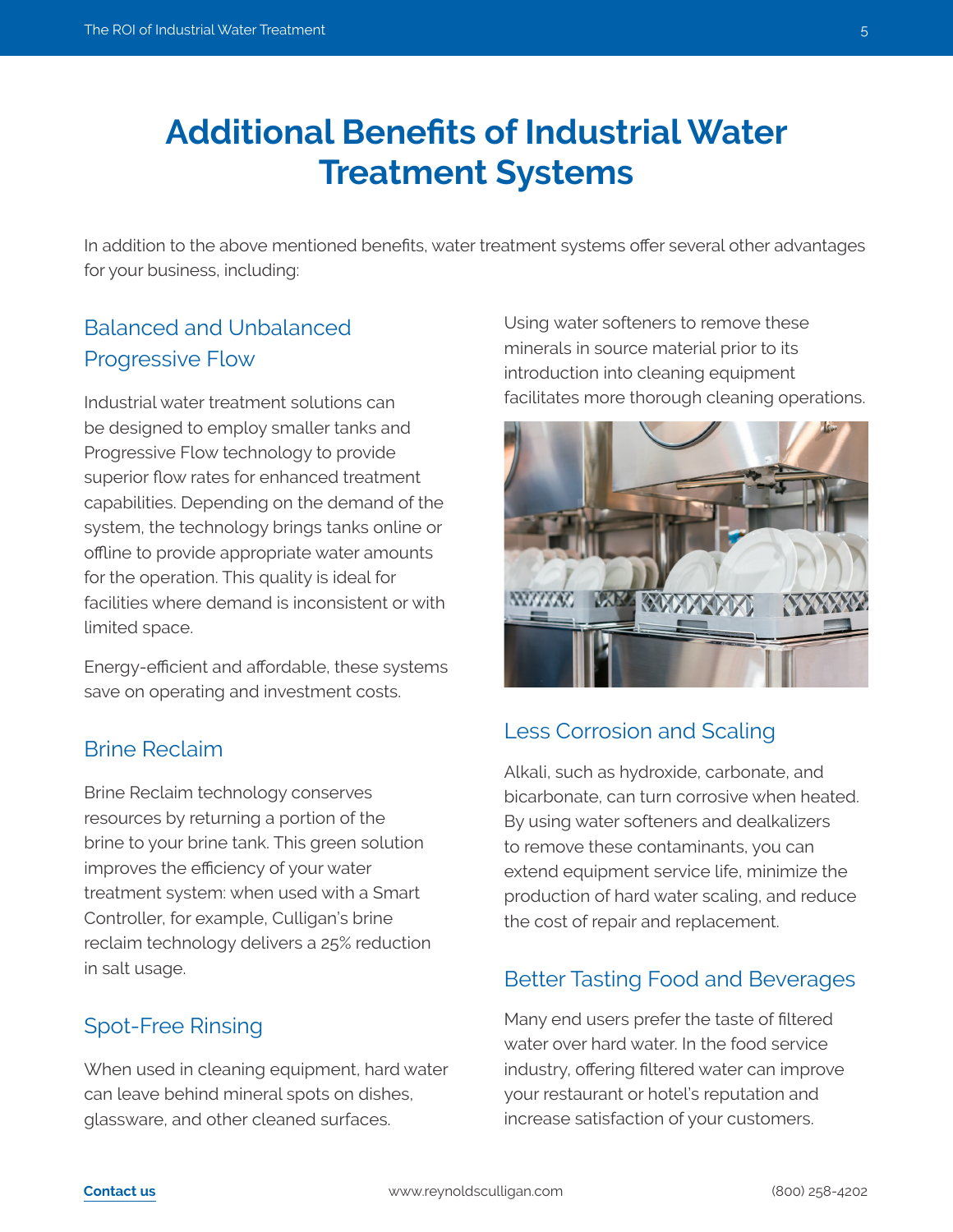## **Reynolds Culligan Industrial Water Treatment Solutions**

Reynolds Culligan is an industry-leading commercial and industrial water treatment company. We're the only company in the Mid-Atlantic that offers single-source, comprehensive water treatment solutions. By partnering with us for their water treatment needs, customers benefit from our:

- Over 100 years of combined industry experience
- Competitive prices
- Long-term aftersales support

Our professional services include:

- Biological control and sanitizing
- Chemical treatment
- Engineering and system design
- Equipment rental, leasing, and sales
- Portable exchange deionization
- Preventative maintenance
- Resin and media analysis and re-bedding
- Salt delivery
- Service agreements
- Start-up and setup

To learn more about our water treatment solutions and how they can benefit your business, **[contact us today](https://www.reynoldsculligan.com/culligan-contact/)**.